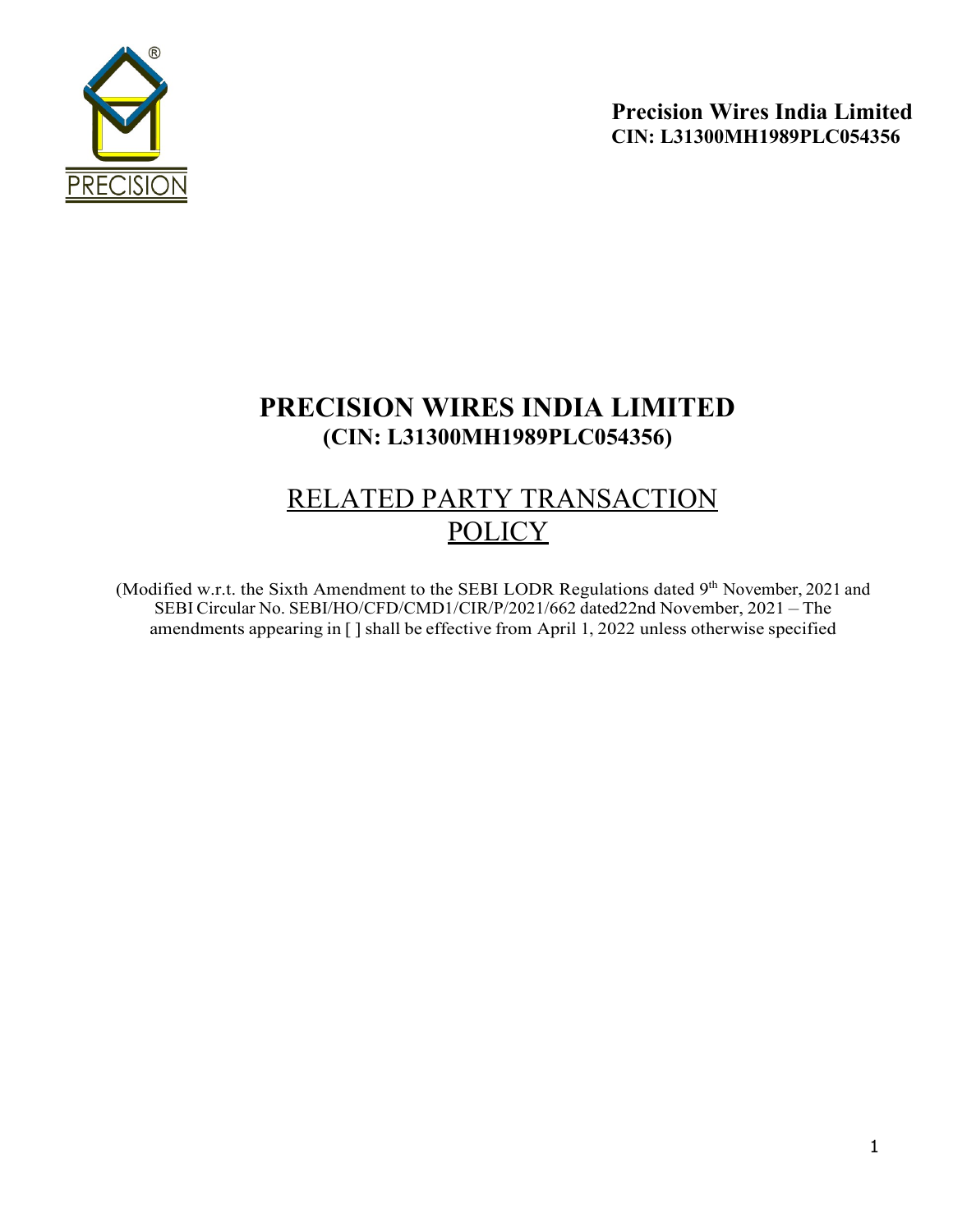

# TABLE OF CONTENTS (Approved and adopted in the Board meeting dated  $27<sup>th</sup>$  May,  $2022$ )

| Sr.<br>No. | <b>Particulars</b>                         | Page Nos. |  |
|------------|--------------------------------------------|-----------|--|
| 1.         | Preamble                                   | 3         |  |
| 2.         | Purpose                                    | 3         |  |
| 3.         | Definitions                                | 3         |  |
| 4.         | Policy and Procedure                       | $4 - 5$   |  |
| 5.         | Transactions which do not require approval | 6         |  |
| 6.         | Disclosures                                | 5         |  |
| 7.         | <b>Policy Review</b>                       | 5         |  |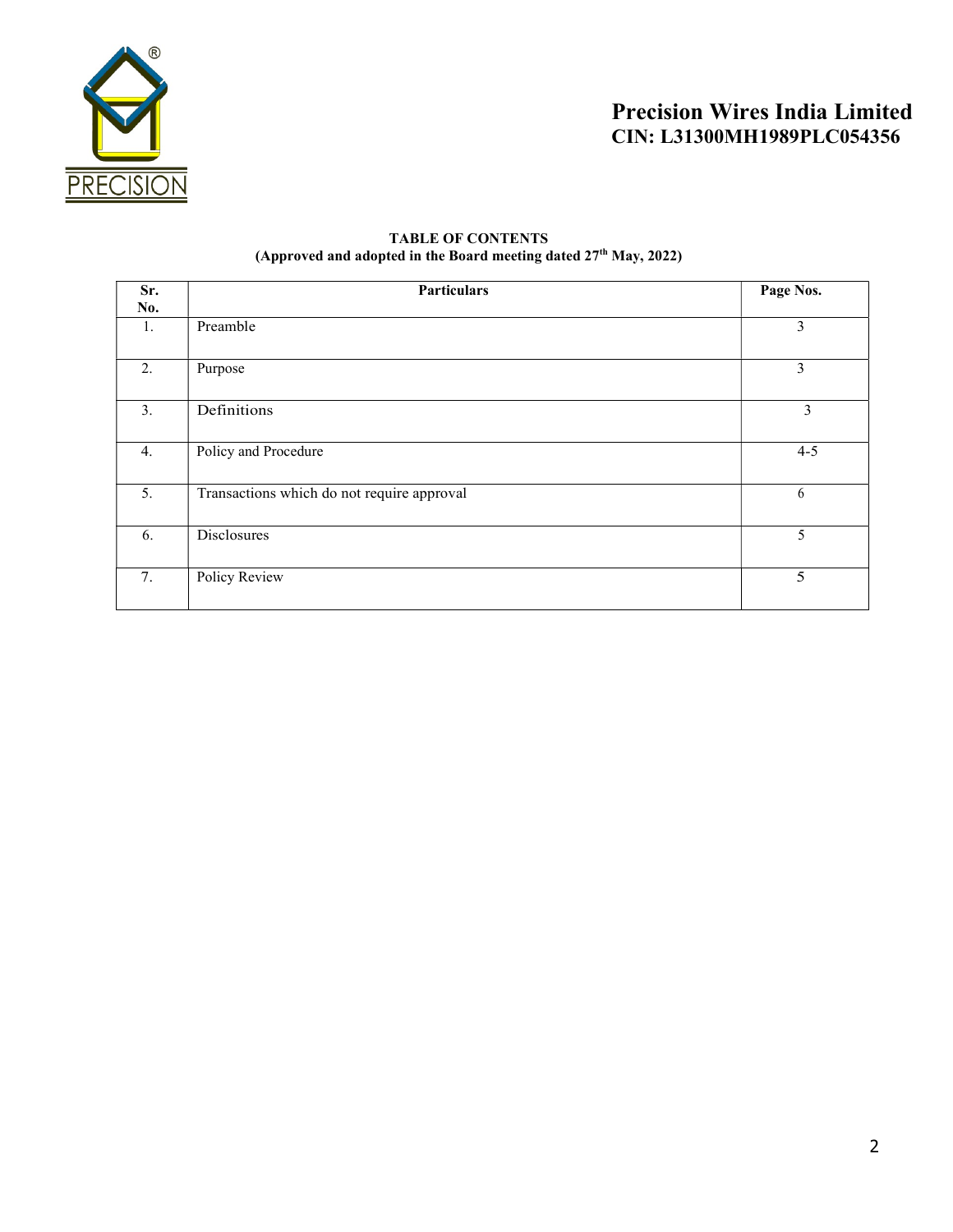

### 1. PREAMBLE

The Board of Directors (the "Board") of Precision Wires India Limited (the "Company"), has adopted the following policy and procedures with regard to Related Party Transactions as defined below. The Audit Committee will review and may amend this policy from time to time.

This policy is to regulate transactions between the Company and its Related Parties based on the laws and regulations applicable on the Company.

### 2. PURPOSE

This policy is framed as per the requirements of Regulation 23 of Securities Exchange Board of India (Listing Obligations and Disclosure Requirements) Regulations, 2015 [including any modification(s) / amendment(s) / reenactment(s) thereof] ("SEBI LODR") and in terms of Section 188 of the Companies Act, 2013 and is intended to ensure proper approval, disclosure and reporting requirements of transactions between the Company and its Related Parties.

### 3. DEFINITIONS

A. "Act" shall mean the Companies Act, 2013 and includes any amendment thereof.

B. "Arm's length transaction" means a transaction between two related parties that is conducted as if they were unrelated, so that there is no conflict of interest

C. "Material RPT"- means an RPT with thresholds as prescribed under the Listing Regulations

D. "Ordinary course of business" means the usual transactions, customs and practices undertaken by the Company to conduct its business operations and activities and includes all such activities which the company can undertake as per Memorandum & Articles of Association.

E. ["Material Modification" in terms of SEBI LODR means any modification(s) in the pricing, quantity or overall transaction value having a variance of 20% (twenty percent) or more, in the relevant previously approved related party transaction.]

All capitalized terms used in this Policy but not defined herein shall have the meaning assigned to such term in the Act and the Rules thereunder and the SEBI (Listing Obligations and Disclosure Requirements) Regulations, 2015 (Listing Regulations), as amended from time to time.

In case of any conflict between this Policy and applicable law, the applicable law (as existing on the date of the concerned transaction) shall prevail.

### 4. POLICY AND PROCEDURE

# **POLICY**

Appro

All Related Party Transactions [where the Company is a party to such transactions], must be reported to the Audit Committee and referred for approval by the Committee in accordance with this policy.

#### **PROCEDURES**

# A. IDENTIFICATION OF RELATED PARTY TRANSACTIONS

Every director shall at the beginning of the financial year provide information by way of written notice to the company regarding his concern or interest in the entity with specific concern to parties which may be considered as related party with respect to the Company and shall also provide the list of relatives which are regarded as related party as per this policy. Directors are also required to provide the information regarding their engagement with other entity during the financial year which may be regarded as related party according to this policy.

The Company will identify potential transactions with Related Parties based on written notices of concern or interests received from its Directors / Key Managerial Personnel in the manner prescribed in the Act, and the rules thereunder.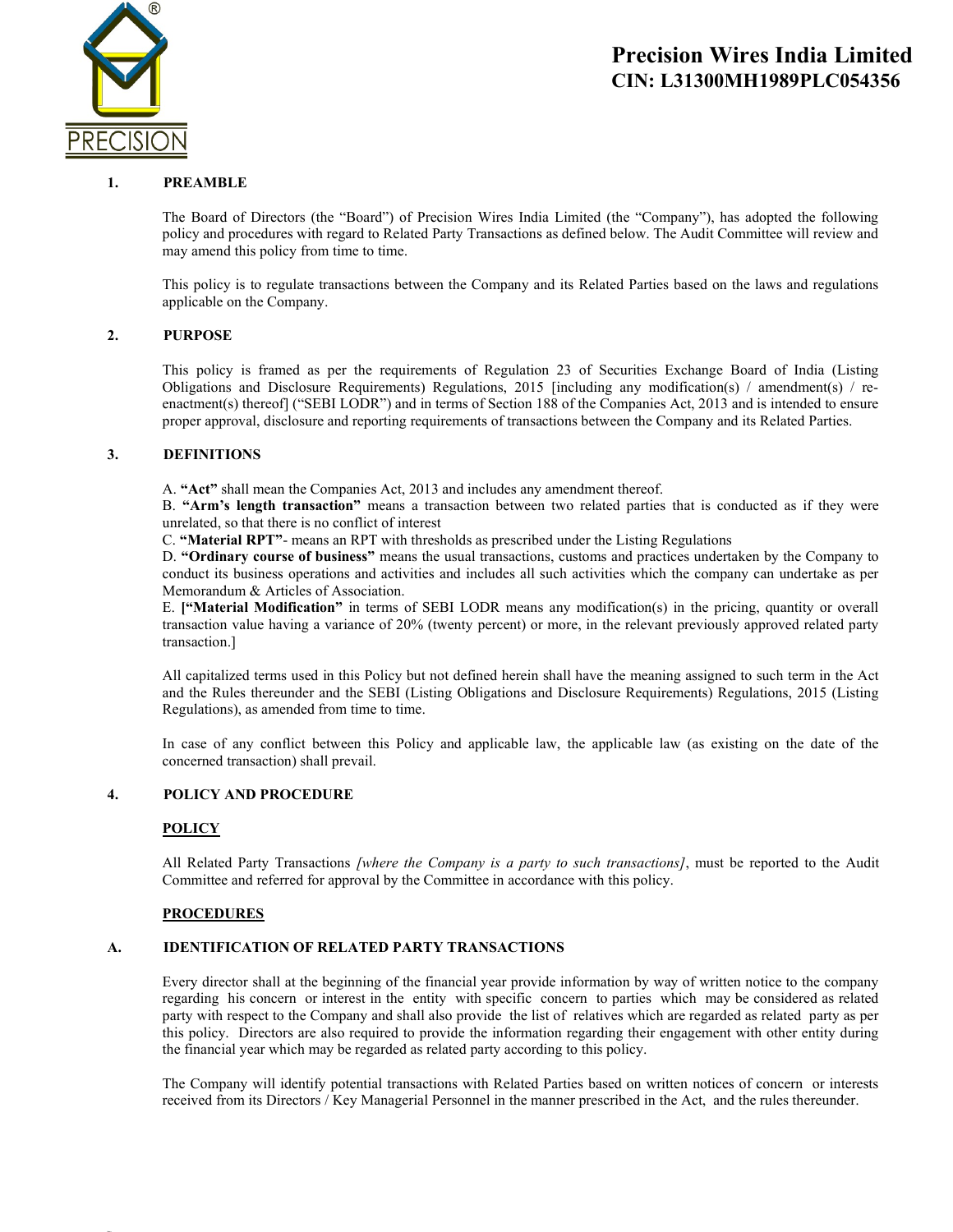

# B. REVIEW AND APPROVAL OF RELATED PARTY TRANSACTION

#### I. Audit Committee

- Every Related Party Transaction [and subsequent Material Modifications] shall be subject to the prior approval of the Audit Committee. [Members of the audit committee, who are independent directors, shall only approve related party transactions].
- The Audit Committee may grant omnibus approval for Related Party Transactions proposed to be entered into by the Company which are repetitive in nature subject to compliance of the conditions contained in Securities and Exchange Board of India (Listing Obligations and Disclosure Requirements) Regulations, 2015 as amended from time to time.
- [The audit committee shall also review the status of long-term (more than one year) or recurring RPTs on an annual basis.]
- [Prior approval of the Audit committee shall be required for

a. All RPTs and subsequent Material Modifications;

b. RPTs where Company's subsidiary is a party but Company is not a party, if the value of such transaction, whether entered into individually or taken together with previous transactions during a financial year exceeds 10% of the consolidated turnover of the

c. with effect from April 1, 2023, a related party transaction to which the Company's subsidiary is a party but the Company is not a party, if the value of such transaction whether entered into individually or taken together with previous transactions during a financial year, exceeds ten per cent of the annual standalone turnover, as per the last audited financial statements of such subsidiary.

 Provided that prior approval of the audit committee of the Company shall not be required for RPTs where a listed subsidiary of the Company is a party but the Company is not a party, if regulation 23 and 15 (2) of SEBI LODR are applicable to such listed subsidiary.]

The Committee shall also satisfy itself the need for such omnibus approval and that such approval is in the interest of the Company.

If any additional Related Party Transaction is to be entered by the Company post omnibus approval granted by the Audit Committee, then the Company shall present such transaction before the Audit Committee in its next meeting for its prior approval.

#### II. Board of Directors:

Appro

In case any Related Party Transactions are referred by the Company to the Board for its approval due to the transaction being (i) not in the ordinary course of business, or (ii) not at an arm's length price, the Board will consider such factors as, nature of the transaction, material terms, the manner of determining the pricing and the business rationale for entering into such transaction. On such consideration, the Board may approve the transaction or may require such modifications to transaction terms as it deems appropriate under the circumstances. Any member of the Board who has any interest in any Related Party Transaction will recuse himself and abstain from discussion and voting on the approval of the Related Party Transaction.

# III. Approval of the Board and the Shareholders

 If a Related Party Transaction is (i) a material transaction as per Regulation 23 of the Listing Regulations, or (ii) not in the ordinary course of business, or not at arm's length price and exceeds certain thresholds prescribed under the Companies Act, 2013, then such RPT and any subsequent material modification thereto, shall require shareholders' approval by a resolution. In such a case, any member of the Company who is a Related Party, irrespective of being related to the said transaction or not, shall not vote on resolution passed for approving such Related Party Transaction.